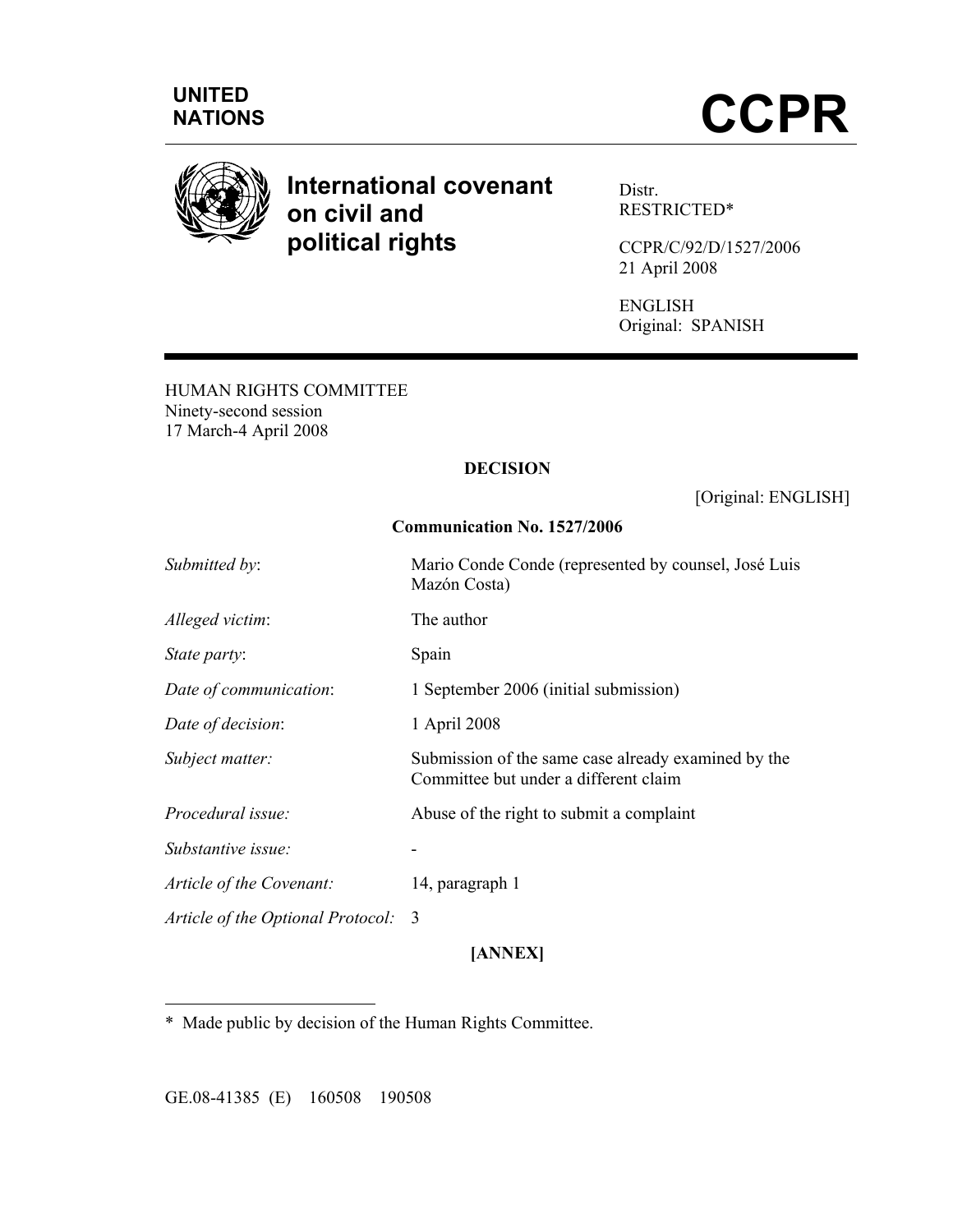#### **Annex**

### **DECISION OF THE HUMAN RIGHTS COMMITTEE UNDER THE OPTIONAL PROTOCOL TO THE INTERNATIONAL COVENANT ON CIVIL AND POLITICAL RIGHTS**

#### **Ninety-second session**

#### **concerning**

#### **Communication No. 1527/2006**\*

| Submitted by:          | Mario Conde Conde (represented by counsel, José Luis<br>Mazón Costa) |
|------------------------|----------------------------------------------------------------------|
| Alleged victim:        | The author                                                           |
| State party:           | Spain                                                                |
| Date of communication: | 1 September 2006 (initial communication)                             |

*The Human Rights Committee*, established under article 28 of the International Covenant on Civil and Political Rights,

*Meeting* on 1 April 2008,

*Adopts* the following:

## **Decision on admissibility**

1. The author of the communication, dated 1 September 2006, is Mario Conde Conde, a Spanish citizen born in 1948. He claims to be a victim of a violation by Spain of article 14, paragraph 1, of the Covenant. The Optional Protocol entered into force for Spain on 25 April 1985. He is represented by counsel, José Luis Mazón Costa.**<sup>1</sup>**

 $\overline{a}$ \* The following members of the Committee participated in the examination of the present communication: Mr. Abdelfattah Amor, Mr. Prafullachandra Natwarlal Bhagwati, Ms. Christine Chanet, Mr. Maurice Glèlè Ahanhanzo, Mr. Yuji Iwasawa, Mr. Edwin Johnson, Mr. Walter Kälin, Mr. Ahmed Tawfik Khalil, Mr. Rajsoomer Lallah, Ms. Zonke Zanele Majodina, Ms. Iulia Antoanella Motoc, Mr. Michael O'Flaherty, Ms. Elisabeth Palm, Mr. José Luis Pérez Sanchez-Cerro, Mr. Rafael Rivas Posada, Sir Nigel Rodley, Mr. Ivan Shearer and Ms. Ruth Wedgwood.

<sup>&</sup>lt;sup>1</sup> The author is currently serving his sentence in a *tercer grado* penitenciario (lowest category within the prison system, which allows for day release).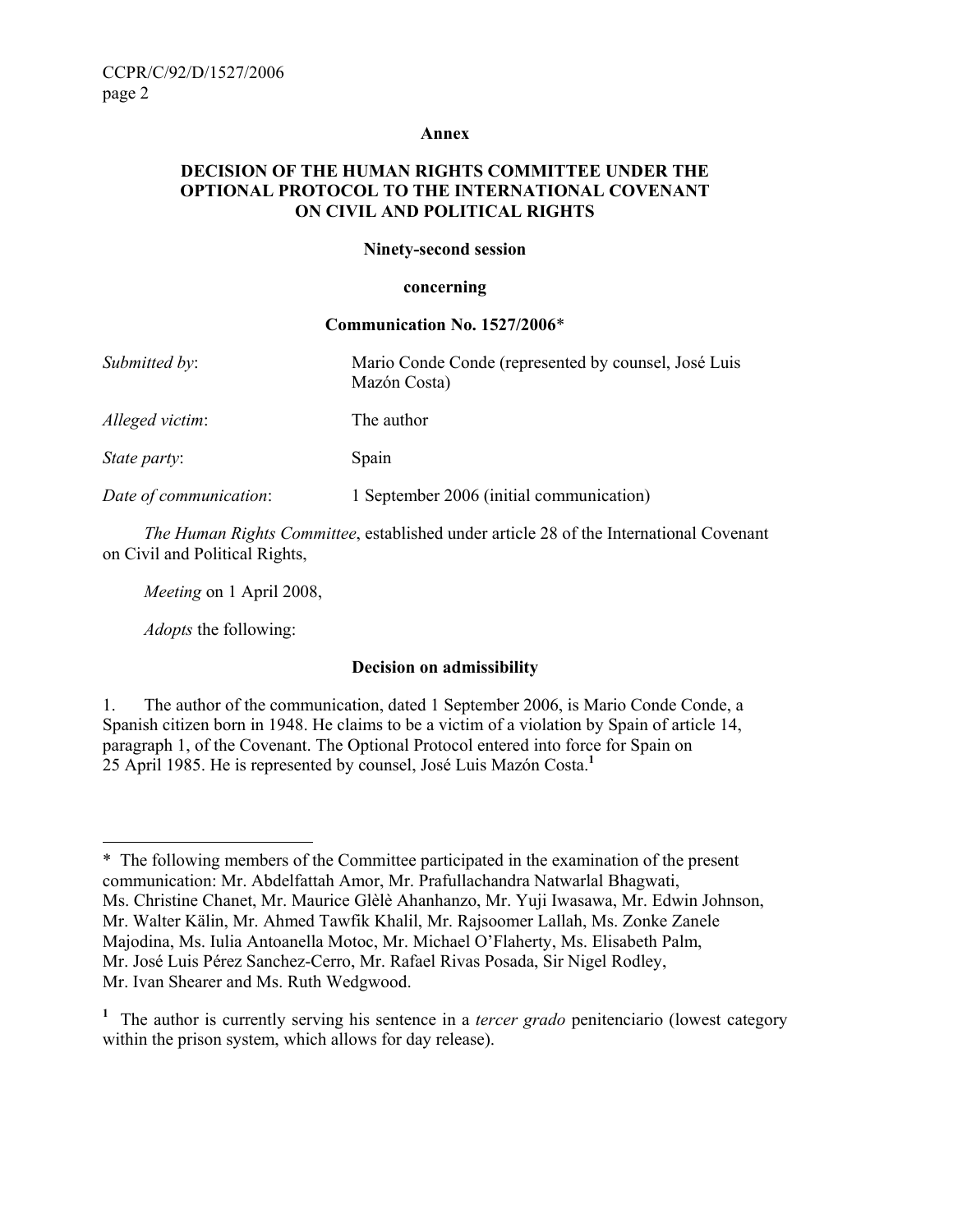## **Factual background**

2.1 The author, former chairman of the *Banco Español de Crédito* (Banesto), was convicted on 31 March 2000 by the Spanish National High Court (*Audiencia Nacional*) on two counts of misappropriation and fraud. On appeal, the Supreme Court partly reversed this decision convicting him on an additional count of misappropriation and forgery and increasing the sentence accordingly.

2.2 The author submitted a communication under the Optional Protocol on 7 January 2003, alleging a violation of article 14, paragraph 5, because (a) the Supreme Court did not secure a full review of the decision handed down by the National High Court and dealt only with procedural issues, and (b) he was denied any kind of review in relation to his conviction and increased sentence imposed by the Supreme Court. On 31 October 2006, the Committee found the first claim inadmissible in light of the judgement of the Supreme Court, which carefully examined in detail the trial court's evaluation of the evidence and diverged to some extent from the High Court's assessment in respect of two of the charges. With regard to the second claim, the Committee found that the author's conviction on two counts for which he had been acquitted on first instance and the consequent aggravation of his sentence without any possibility of further review constituted a violation of article 14, paragraph 5, of the Covenant.

## **The complaint**

3. Referring to the same case, the author now claims to be a victim of a violation of article 14, paragraph 1, of the Covenant, because the witnesses who testified during his trial were allegedly partial as they had already testified before the prosecutor.

## **Issues and proceedings before the Committee**

4.1 Pursuant to rule 93 of its rules of procedure, before considering any claim contained in a complaint, the Human Rights Committee must determine whether it is admissible under the Optional Protocol to the Covenant on Civil and Political Rights.

4.2 The Committee notes that the author had already previously submitted a communication, based on exactly the same facts as set out above and that this communication was considered by the Committee on 31 October 2006. It further notes that the author has neither presented any new facts which occurred since that date nor provided any explanation as to why he was unable to raise the present claim at the time of submitting his initial communication. Under these circumstances, the Committee considers that the author's present claim constitutes an abuse of the right to submit a complaint and declares it inadmissible under article 3 of the Optional Protocol.